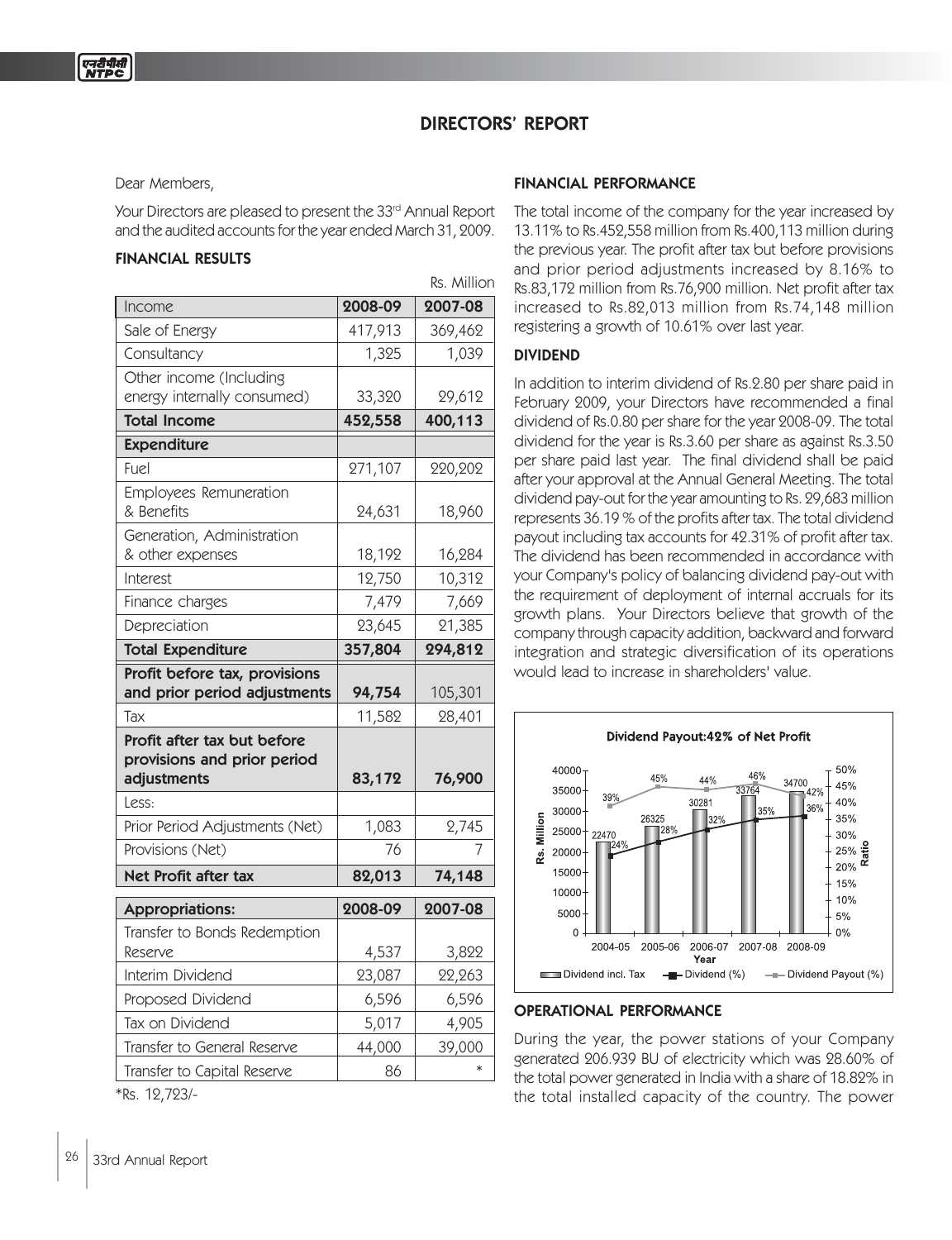generated by the company has registered an increase of 3.03% over the previous year's generation of 200.863 BU. Your Company contributed 31.4% of the generation increase in the country during the year. The coal based stations of your company operated at a Plant Load Factor (PLF) of 91.14% (National PLF 77.19%) and an all time high Availability Factor of 92.47% at bar during the year. Your Company has an installed coal based capacity of 23,895 MW comprising 79 units with average fleet age of 18 years. During the year, 10 coal based stations out of 15 achieved more than 90% PLF including four stations registering above 95% PLF. This included Talcher Thermal Power Station having an average age of 36 years, achieving 92.7% PLF. Further, another station, National Capital Thermal Power Station, Dadri achieved an all time high PLF of 99.4%. However, the gas stations having a capacity of 3955 MW, operated at a PLF of 67.01% as against 68.14% last year due to reduced availability of gas. The average availability for gas based stations for the year was 86.65% as compared to 85.93% during previous year.

A detailed discussion on the operations and performance for the year is given in the "Management Discussion and Analysis", Annexure-I included as a separate section to this report.

## COMMERCIAL PERFORMANCE

During the year, your Company realized 100% payment of current bills raised for sale of power. All the beneficiaries are paying within 30 days of billing except the states of UP and J&K which are making payment in permissible 60 days period. Rebate scheme of providing incentive for early payment based on provisional bill has helped in achieving early realization of dues. This has resulted in realization of nearly 66% of the energy bill within a week of presentation of the bill for the month.

All the beneficiaries have established and are maintaining Letters of Credit (LC) to the extent of 105% of monthly billing. As on date, your Company has LCs of Rs.33,679 million. RBI, on behalf of State Governments, serviced redemptions due on bonds and half yearly interest installments on bonds in time as per One Time Settlement Scheme.

Your Company had signed Power Purchase Agreements (PPAs) with 24 beneficiaries for new projects of 5820 MW capacity during the year. Payment Security Mechanism (PSM) by way of Tripartite Agreements (TPA) amongst respective State Governments, Central Government and Reserve Bank of India are in place upto 2016. In order to ensure PSM beyond 2016, bilateral agreements having escrow arrangement have been signed with most of the state utilities.

The following units were declared commercial during the year adding 2000 MW to commercial capacity of your Company:

| Project/ Unit                  | Capacity<br>(MW) | <b>COD</b> |
|--------------------------------|------------------|------------|
| Sipat Stage-II(1st Unit)       | 500              | 20.06.08   |
| Sipat Stage-II (2nd Unit)      | 500              | 01.01.09   |
| Kahalagaon Stage-II (1st Unit) | 500              | 01.08.08   |
| Kahalgaon Stage-II (2nd Unit)  | 500              | 30.12.08   |
| Total                          | 2000             |            |

COD- Commercial Operation Date

The above increase in commercial capacity was the highest in last 14 years.

For further strengthening relationship with customers, your Company rolled out Customer Satisfaction Index (CSI) in all the regions to have feedback from customers and their perception about the Company.

On January 19, 2009, Central Electricity Regulatory Commission issued Central Electricity Regulatory Commission (Terms and Conditions of Tariff) Regulations, 2009 applicable for a period of five years unless reviewed earlier or extended by the Commission. The same are discussed in "Management Discussion and Analysis", Annexure-I included as a separate section to this report.

## INSTALLED CAPACITY

Your company has surpassed 30,000 MW mark. During the year, your Company has added 1,000 MW capacity detailed as under:

| <b>Description</b>               | <b>Date of Commissioning</b> | <b>MW</b>  |
|----------------------------------|------------------------------|------------|
| Sipat-II                         | 13.08.08                     | 500        |
| Bhilai expansion<br>JV with SAIL | 20.04.08<br>98.03.09         | 250<br>950 |
| Total                            |                              | 1000       |

The total installed capacity of the NTPC Group has increased from 29,144 MW to 30,144 MW at the end of the year. With the commissioning of unit 7 of Kahagaon Super thermal Project on June 28, 2009, the installed capacity of your Company is 30,644 MW as detailed below:

| Owned by NTPC                      | <b>MW</b> |
|------------------------------------|-----------|
| Coal based projects                | 24,395    |
| Gas based projects                 | 3,955     |
| Sub-total                          | 28,350    |
| Joint ventures                     |           |
| NSPCL (Coal)-JV with SAIL          | 814       |
| RGPPL (Gas)-JV with GAIL, MSEB and |           |
| Indian Financial Institutions      | 1480      |
| Sub-total                          | 2,294     |
| <b>Total</b>                       | 30,644    |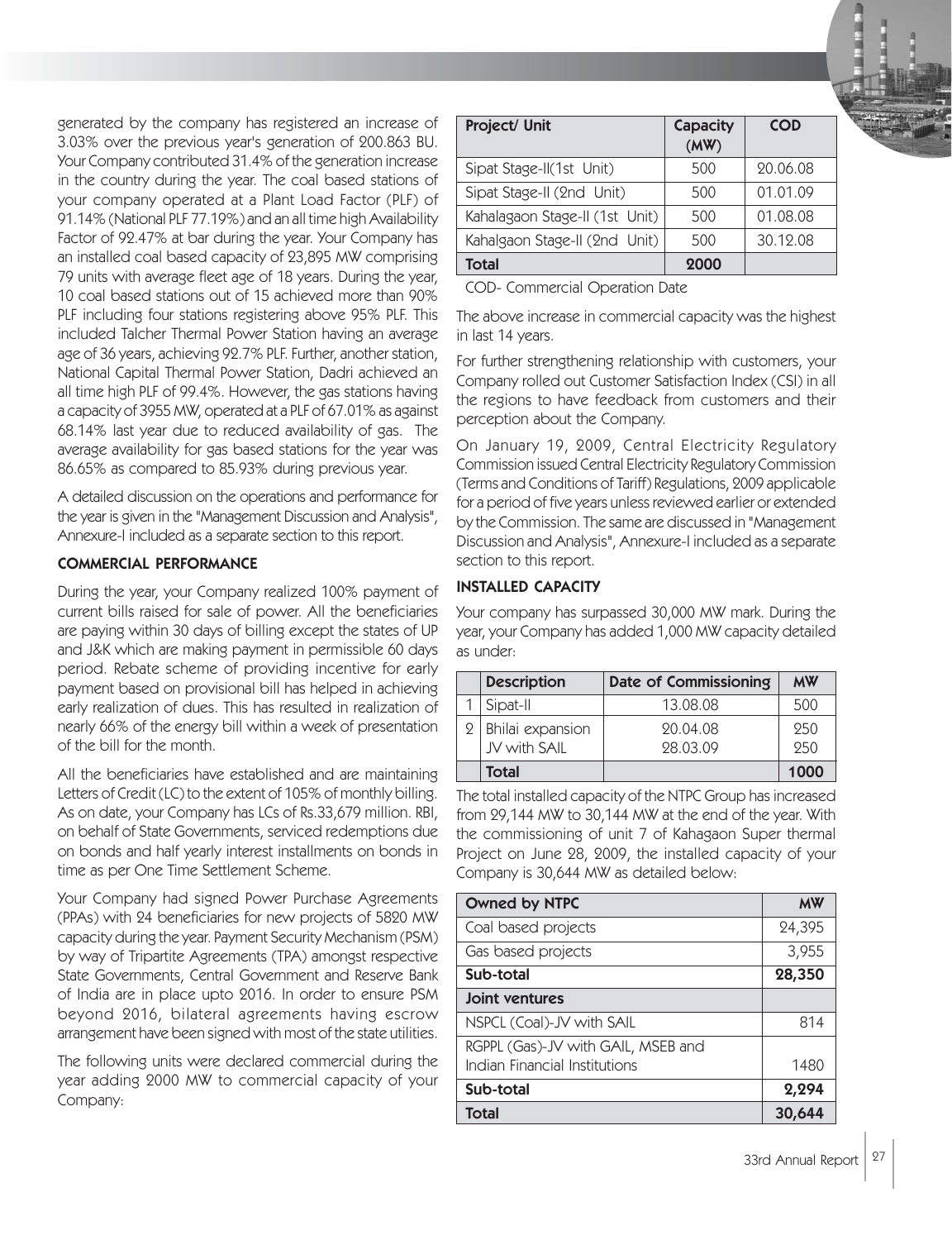## CAPACITY ADDITION PROGRAM

Towards its aim of empowering India's growth, your Company has embarked upon an ambitious capacity addition program so as to be a 50,000 MW company by the year 2012 and to have an installed capacity of 75,000 MW plus by 2017. Your company has adopted a multi-pronged growth strategy which includes capacity addition through green field projects, brown field expansions, joint ventures and acquisitions.

#### Projects planned

Projects having an aggregate capacity of 17,930 MW including 4,000 MW undertaken by JV companies are under various stages of construction. Further, during the year, Feasibility Reports have been finalized for a total capacity of 4,350 MW consisting of Solapur STPP (2x660MW), Tanda Stage-II (2x660MW), Meja STPP (2x660MW, under JV Company) and Muzaffarpur TPS (2x195MW, under JV Company).

A list of projects under construction is furnished below:

| Name of the Project                             | Capacity (MW) |
|-------------------------------------------------|---------------|
| Project under NTPC Ltd                          |               |
| A. Coal Based-Ongoing Projects                  |               |
| 1. Sipat-I                                      | 1980          |
| 2. Barh-I                                       | 1980          |
| 3. Korba-III                                    | 500           |
| 4. NCTPP-II, Dadri                              | 980           |
| 5. Farakka-III                                  | 500           |
| 6. Simhadri-II                                  | 1000          |
| 7. Bongaigaon                                   | 750           |
| 8. Mauda                                        | 1000          |
| 9. Barh-II                                      | 1320          |
| 10. Rihand-III                                  | 1000          |
| 11. Vindhyachal-IV                              | 1000          |
| Sub Total (A)                                   | 12010         |
| B. Hydro Electric Power Projects (HEPP)-Ongoing |               |
| 12. Koldam                                      | 800           |
| 13. Loharinag Pala                              | 600           |
| 14. Tapovan Vishnugad                           | 520           |
| Sub Total(B)                                    | 1920          |
| C. Projects with Subsidiaries/JVs               | 4000          |
| Grand Total $(A)+(B)+(C)$                       | 17930         |

Details of units planned to be commissioned during 2009- 10 are as under:

|   | <b>Description</b>             | мw        |
|---|--------------------------------|-----------|
|   | Kahalgaon (Unit 7 of Stage-II) | $5()()^*$ |
| 9 | Sipat (Unit 1 & 2 of Stage-I)  | 1320      |
| 3 | Dadri (Unit 5 & 6 of Stage-II) | 980       |
|   | Korba (Unit 7 of Stage-III)    | 500       |
|   | Total                          | 3300      |

\* commissioned on 28.06.2009

Your Company is also identifying new sites for setting up of power projects during XII Plan and beyond. These projects would be added to the plans after project viability is established.

During the year 2008-09, investment amounting to Rs. 121,458 million was approved for 2 projects namely Rihand Stage-III and Vindhyachal-IV each having capacity of 1000 MW.

### Capacity addition through Subsidiaries and Joint Ventures (JVs)

By leveraging its project execution strength, your Company is setting up about 18% of the capacity addition during XI plan with JV partners giving them a better dispensation in terms of allocation of power, resulting in a 'win-win' situation for both. Four projects having a total capacity of 4,500 MW are planned to be commissioned to add benefits during XI plan. Out of this, during the year 2008-09, two units, each of 250 MW of Bhilai expansion power project of NTPC SAIL Power Company Private Limited (NSPCL) have been commissioned and the balance 4000 MW is under construction. The details of NTPC Group of companies engaged in the task of setting up power projects during XI plan are as under:

| Name of<br>Company                                          | <b>JV Partner</b>                             | <b>Details</b>                                                                                                                                                                                                                                                 |
|-------------------------------------------------------------|-----------------------------------------------|----------------------------------------------------------------------------------------------------------------------------------------------------------------------------------------------------------------------------------------------------------------|
| <b>NSPCL</b><br>(NTPC-SAIL<br>Power Supply<br>Co. Ltd.)     | Steel Authority<br>of India Limited<br>(SAIL) | Equity contribution of<br>50:50 by NTPC Ltd and<br>SAIL<br>(2x250 MW<br>commissioned)                                                                                                                                                                          |
| <b>NTECL</b><br>(NTPC Tamil<br>Nadu Energy<br>Company Ltd.) | Tamil Nadu<br>Electricity Board<br>(TNEB)     | A 50:50 Joint Venture<br>Company of NTPC Ltd.<br>and TNEB for setting<br>up coal based power<br>project having 2 units<br>of 500 MW each at<br>Vallur, Tamil Nadu. In<br>addition investment<br>approval accorded for<br>setting up another unit<br>of 500 MW. |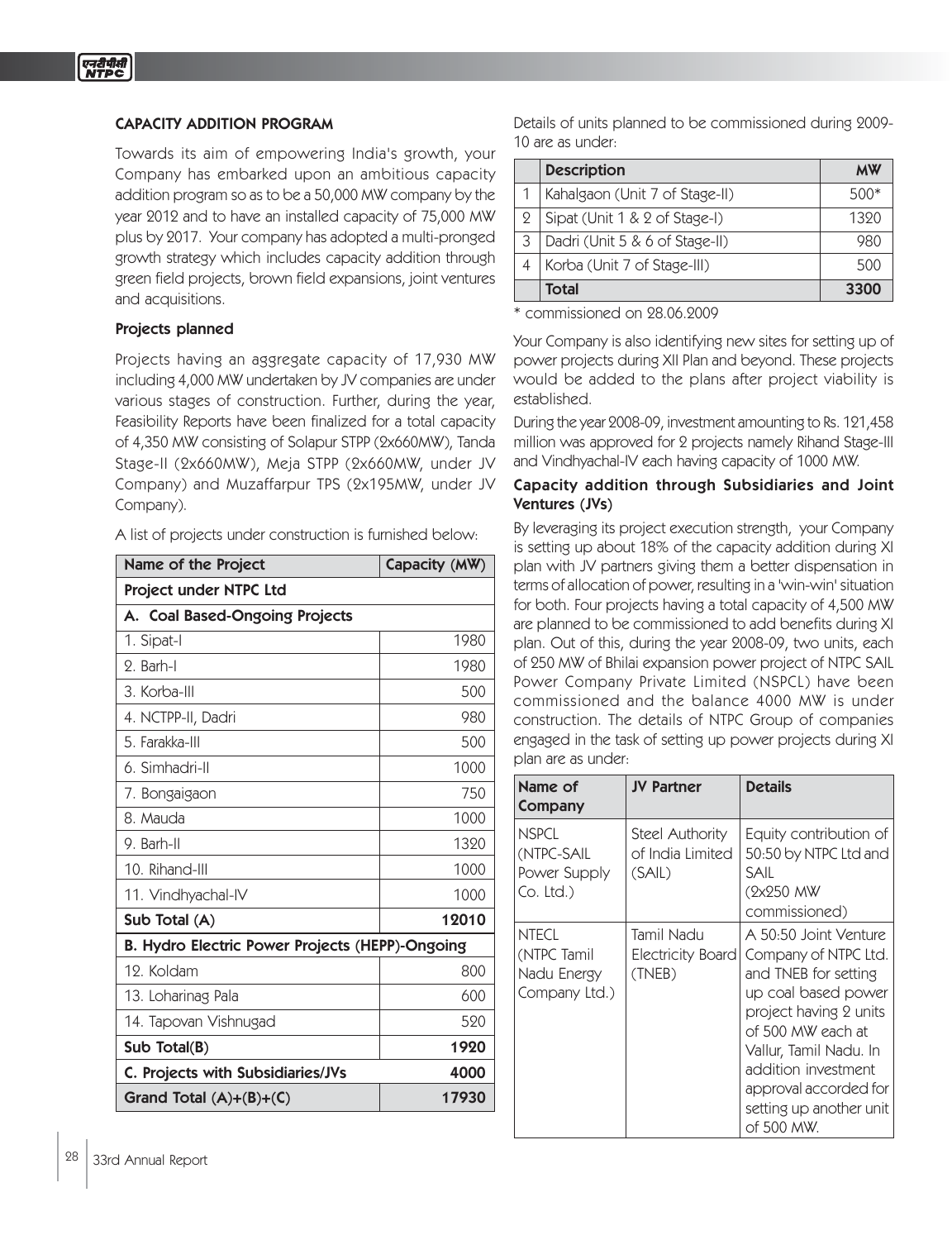| <b>APCPL</b><br>(Aravali Power<br>Company<br>Private Ltd) | Indraprastha<br>Power<br>Generation Co.<br>Ltd. (IPGCL)<br>and Haryana<br>Power<br>Generation Co.<br>Ltd. (HPGCL). | Equity contribution in<br>the ratio of 50:25:25 by<br>NTPC, IPGCL and<br><b>HPGCL respectively for</b><br>setting up coal based<br>power project having<br>3 units of 500 MW each<br>at Jhajjar, Haryana. |
|-----------------------------------------------------------|--------------------------------------------------------------------------------------------------------------------|-----------------------------------------------------------------------------------------------------------------------------------------------------------------------------------------------------------|
| Bhartiya Rail<br><b>Bijlee Company</b><br><b>l</b> imited | Ministry of<br>Railways, GOI                                                                                       | Equity contribution in<br>the ratio of $74:26$ by<br>NTPC and Ministry of<br>Railways for setting up<br>coal based power<br>project having 4 units<br>of 250 MW each at<br>Nabinagar, Bihar.              |

In addition to the above projects, your Company has formed following Joint Venture Companies to add another 3,690 MW. The units of two of these projects are likely to be ordered under bulk supply tender.

| Company                                       | <b>Location/Project</b>                                                                                                                                                                           |
|-----------------------------------------------|---------------------------------------------------------------------------------------------------------------------------------------------------------------------------------------------------|
| Meja Urja Nigam<br>Pvt. Ltd.                  | Equity contribution in the ratio of<br>50:50 by NTPC and Uttar Pradesh Rajya<br>Vidyut Utpadan Nigam Ltd. for setting<br>up coal based power project having<br>2 units of 660 MW each at Meja, UP |
| Nabinagar Power<br>Generating Co<br>Pvt. Ltd. | Equity contribution in the ratio of<br>50:50 by NTPC and Bihar State Electricity<br>Board for setting up coal based<br>power project having 3 units of 660<br>MW each at Nabinagar, Bihar.        |
| Kanti Bijlee<br>Utpadan Nigam<br>Limited      | Equity contribution in the ratio of<br>51:49 by NTPC and Bihar State<br>Electricity Board for setting up coal<br>based power project having 2 units<br>of 195 MW each at Muzaffarpur, Bihar.      |

### Diversified Fuel Mix

Although coal will remain the mainstay for adding generation capacity owing to its abundant reserves in the country, your Company is progressively diversifying its fuel mix to increase the share of non fossil fuel with a view to promote sustainable energy development and further reduce CO $_{\tiny 2}$  intensity of power generation.

At present, hydroelectric projects of 1920 MW consisting of Koldam (4x200 MW), Loharinag Pala (4x150 MW) and Tapovan Vishnugad (4x130 MW) are under advanced stage of construction. Another hydroelectric power project namely Rupsiabagar-Khasiabara HEPP having 3 units of 87 MW to be set up in the state of Uttarakhand has already received Techno

Economic Clearance by Central Electricity Authority (CEA). This project has also been accorded approval of Ministry of Environment and Forests (MoEF). Further, a Memorandum of Agreement has been signed with State Govt. of Mizoram for implementation of Kolodyne HEPP (4x115 MW). Detailed Project Report for the same is under updation.

Your Company is also setting up the following hydroelectric generation capacity through its wholly owned subsidiary NTPC Hydro Limited (NHL), set up to undertake development of small hydro projects having capacity upto 250 MW.

| Project      | Location    | Capacity |
|--------------|-------------|----------|
| Lata Tapovan | Uttarakhand | 171 MW   |
| Rammam-III   | West Bengal | 190 MW   |

The techno economic clearance of CEA and environmental clearance of MoEF have been obtained for both these projects. The land for Lata Tapovan HEPP and Rammam-III HEPP has been acquired. Infrastructure development activities are under progress at these projects. Both the projects are scheduled to be commissioned during XII plan.

Your Company has signed an MOU with Nuclear Power Corporation of India Limited for setting up nuclear power projects.

For a greener tomorrow, your Company has signed an MOU with Karnataka Power Corporation Ltd. (KPCL) for developing 500 MW Wind Energy Farm in Karnataka. Further, a Joint Venture Agreement with Asian Development Bank and Kyushu Electric Power Company Inc. for setting up power generation facility through Renewable Energy Sources (RES) is under finalization.

By the end of XII Plan period, the power generation portfolio of your Company will have a diversified fuel mix with about 53,000 MW of coal based capacity, 10,000 MW through gas, 9,000 MW through Hydro, 2,000 MW from nuclear generation and around 1,000 MW from RES. Thus by the year 2017, the share of coal based projects in the Group's total installed capacity will reduce from the present 82% to around 71%. The share of hydro electric projects, nuclear projects and projects based on renewables is likely to be 12%, 3% and 1% respectively by the year 2017.

## STRATEGIC DIVERSIFICATION- INCREASING SELF-RELIANCE

Your Company is continuously looking for opportunities in the related business areas such as coal mining, LNG Value Chain, manufacturing activities, power trading, distribution, etc. in its endeavour to become "an integrated power major". Your Company is firmly on its course to add manufacturing capacity through strategic alliances.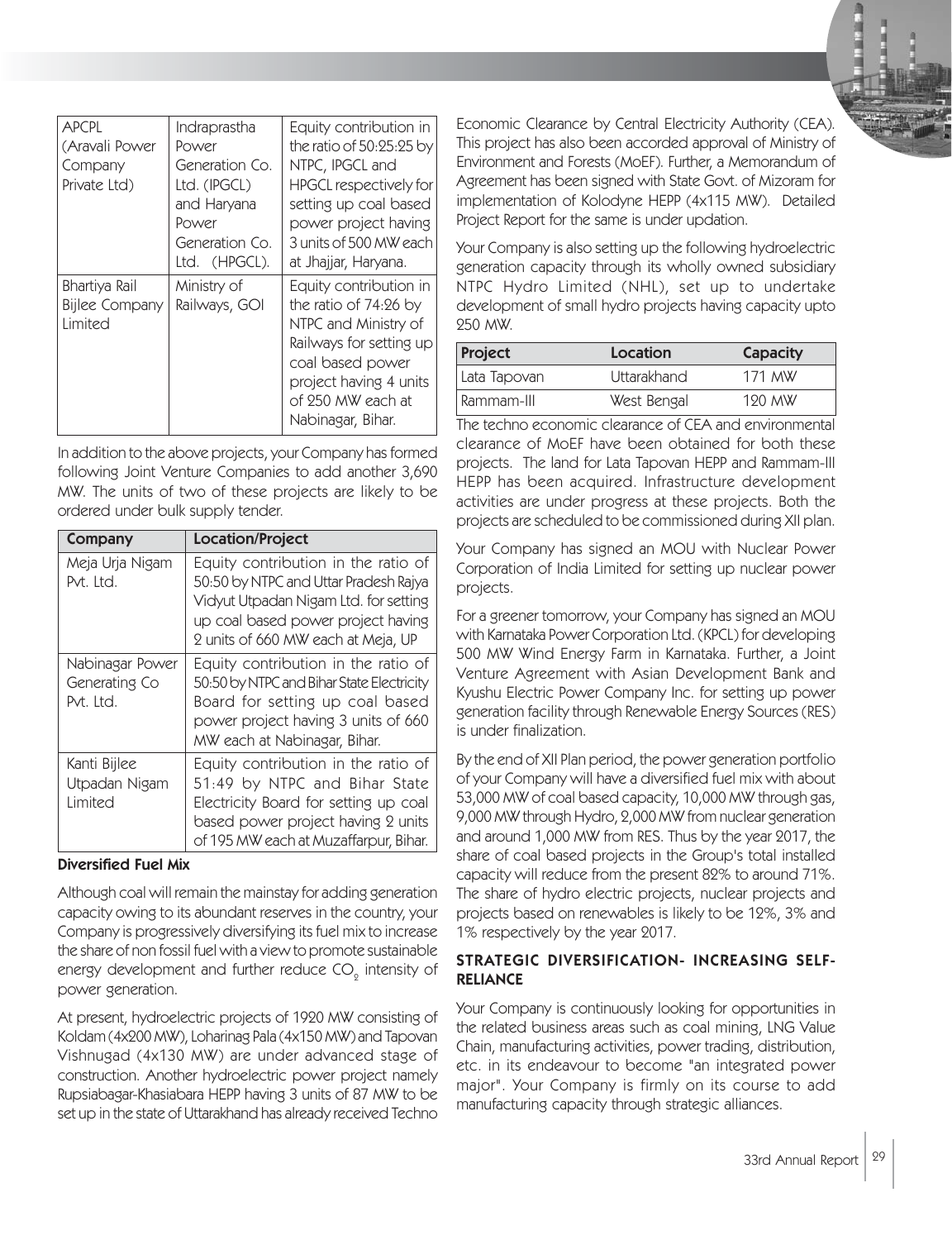NTPC-BHEL Power Projects Pvt. Limited (NBPPL), a joint venture of your Company with BHEL, incorporated on 28.04.2008, has commenced operations. CMD and two full time directors and two part time directors are in place. Implementation of Singrauli STPS Stage-III has been assigned in principle to this company on EPC contract basis. Further, BHEL has issued a Letter of Intent to NBPPL for taking up EPC contract for Balance of Plant equipment at Palatana CCPP having a capacity of 726.6 MW in the state of Tripura.

Another joint venture Company, BF-NTPC Energy Systems Limited was incorporated with Bharat Forge Limited on 19.06.2008 to take up manufacturing of castings, forgings, fittings and high pressure piping required for power projects and other industries. A consultant is to be appointed shortly for preparation of Business plans for this Company.

Consequent upon signing of a Business Collaboration and Shareholders agreement with Transformers and Electricals Kerala Ltd. (TELK) and the Government of Kerala for synergy in the field of manufacturing and repair of Power Transformers etc., your Company has acquired 44.6% stake in TELK from Government of Kerala on June 19, 2009.

Your Company has incorporated a joint venture Company under the name "National High Power Test Laboratory Private Limited" with NHPC, Powergrid and DVC for setting up an online high power test laboratory for short circuit testing in the country. This will go a long way in saving time and reducing cost since at present manufacturers and utilities have to send their equipments to overseas testing labs.

Your Company has also signed a Memorandum of Understating with Hindustan Aeronautics Ltd. (HAL) for preparation of a detailed project report for "Repairs of Hot gas path components in Gas Turbine" which may eventually graduate to manufacturing facility creation for GT components by forward and reverse engineering.

In order to facilitate trading of electrical power including ancillary services, a Joint Venture Company has been incorporated under the name "National Power Exchange Limited" amongst NTPC, NHPC, PFC and TCS. Please refer to "Management Discussion and Analysis", Annexure-I included as a separate section to this report for further details.

## GLOBALISATION INITIATIVES

Your Company is continuously scanning business potential that global opportunities offer. A representative office is functioning in Dubai for marketing of its services in Middle East Region. Your Company has received 4 orders in Dubai for carrying out engineering, design and review of substations. It has also completed supervision of erection, testing and commissioning of 800 MW Az-Zour power station in Kuwait.

After identification of site for setting up a 2X250 MW coal based power plant in Trincomalee region, Sri Lanka in Joint Venture with Ceylon Electricity Board, your Company is in the process of finalizing Joint Venture Agreement, Power Purchase Agreement and other definitive agreements. In another international venture proposed to be taken up in Nigeria, pre-feasibility report for setting up the proposed 500 MW coal based and 700 MW gas based power plants has been submitted to Federal Government of Nigeria.

Your Company is exploring the possibility of setting up of new coal power project, taking up Renovation & Modernization of old stations and also sourcing of fuel in Kazakhstan.

### FINANCING OF NEW PROJECTS

The capacity addition programs shall be financed with a debt to equity ratio of 70:30. Your directors believe that internal accruals of the Company would be sufficient to finance the equity component for the new projects. Given its low gearing and strong credit ratings, your Company is well positioned to raise the required borrowings.

Your Company is exploring domestic as well as international borrowing options including overseas development assistance provided by bilateral agencies to mobilize the debt required for the planned capacity expansion program.

During the year 2008-09, your Company has tied up loans of Rs.115,750 million including a large ticket loan of Rs.100,000 million with Power Finance Corporation Limited. Further, recently, your Company has entered into a loan agreement with State Bank of India for Rs. 85,000 million for part funding of debt requirement in respect of capex for next three years. In addition, loans amounting to Rs. 35,500 million have been tied with other banks to fulfill the debt requirement for next three years.

Bonds amounting to Rs.19,000 million were raised from domestic market for financing the capital expenditure and refinancing of the loans. The latest 10 year bond offering amounting to Rs.7,000 million subscribed at 7.89% per annum bears testimony to the confidence reposed by investors in your Company.

### Fixed Deposits

The cumulative deposits received by your Company from 285 depositors as at March 31, 2009 stood at Rs 14 million. Further, an amount of Rs. 5 million has not been claimed on maturity by 57 depositors as on that date.

### FUEL SECURITY

In pursuance of New Coal Distribution Policy introduced by Ministry of Coal in October 2007, your Company has signed Long Term Model Coal Supply Agreement with Coal India Limited on May 29, 2009 for supply of coal to its stations.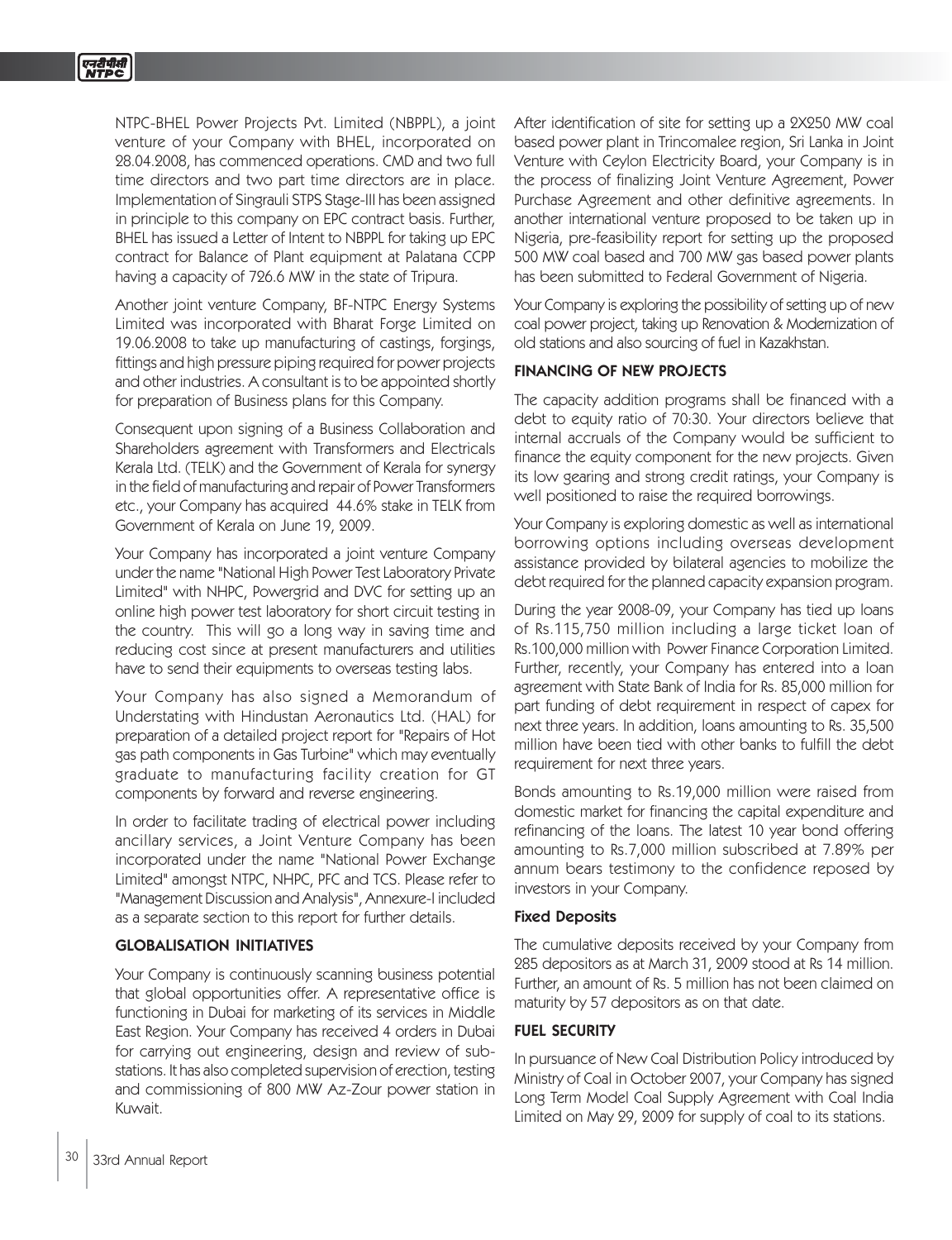

The Coal Supply Agreement would be for a period of 20 years or till the end of the life of the power stations, whichever is earlier with provisions of joint review of Annual Contracted Quantity (ACQ) after every five years. The agreement provides for guaranteed supply/off-take at 90% of ACQ for determining incentives/penalties, which are like mirror images on either side of the 90% trigger level.

During the financial year 2008-09 your Company received 129.78 Million Tonnes of coal consisting of domestic coal of 124.37 Million Tonnes, about 3.47% higher than the coal received in previous year and imported coal to the tune of 5.41 Million Tonnes, at the stations.

An agreement with State Trading Corporation of India Limited (STC) for supply of 8.25 Million Tonnes (+/-2%) of imported coal was entered into by your Company in 2008-09. Further, to ensure uninterrupted power generation, your Company has decided to import additional 12.5 Million Tonnes of coal during 2009-10.

Your Company has taken initiatives including tie up for additional gas/RLNG in order to augment gas supplies on medium and long term basis. Further, bidding for oil and gas blocks during various rounds of NELP, possible equity stake in foreign oil and gas blocks/LNG terminals etc. are also some of the measures taken by the Company to enhance gas supply security.

GAIL is our main supplier for APM/PMT gas (at APM price fixed by Ministry of Petroleum and Natural Gas) for the gas based stations. Your Company received 10.74 Million Metric Standard Cubic Meters per Day (MMSCMD) of gas during the fiscal 2009 as against 11.76 MMSCMD received in fiscal 2008. This includes 1.99 MMSCMD of spot RLNG received as compared to 2.77 MMSCMD of gas received during previous year. The supplies of APM/PMT gas declined on account of shutdowns at platforms and force majeure at one of the gas fields of PMT. The availability of spot gas was adversely affected on account of capacity constraint at the re-gasification terminal.

### Augmenting gas supplies for 2009-10

For meeting the shortfall in gas supplies, your Company is at an advanced stage of finalization of agreement with GAIL for supply of 2.5 MMSCMD of RLNG for a period of 10 years. Under this agreement, the supply of gas is to commence from December'09.

During the first quarter of 2009-10, on an average, over 14 MMSCMD of gas/RLNG has been received in view of improved supplies.

Your Company has entered into medium term agreement for Naphtha supplies for many of its plants with some Oil Marketing Companies. To further enhance fuel security of gas

based stations, increasing the capacity of liquid fuel storage tank is also under consideration at some of our stations.

During fiscal 2009, your Company has strengthened fuel security for its Rajiv Gandhi Combined Cycle Power Project (RGCCPP) by entering into an agreement having enhanced quantity of committed Naphtha supply commensurate with the revised CERC norms of 85% Normative Annual Plant Availability Factor (NAPAF).

## Diversifying into Coal Mining

Coal mining is integral to your Company's fuel security strategies. Your Company realizes that greater self reliance on coal will go a long way in ensuring the sustained growth of generation. To give greater thrust to the mining activities, each of the coal blocks allotted to your Company is being undertaken in 'project mode'. The development of PB Coal Mining Project (Pakri-Barwadih Coal Mining Block) is under progress. In addition to approval of mining plan, this project has also received environmental clearance. Mining Area of 1459.4 Acres (Phase I) and 4121.99 Acres (Phase II) has been acquired for your Company by Ministry of Coal (MoC). For acquisition of 1153.32 Acres of Mining Area land (Phase III), notification is under process at MoC.

Coal block development activities are under progress in the remaining four coal mining blocks, namely CB Coal Mining Project (Chatti-Bariatu coal block), KD Coal Mining Project (Kerandari coal block), DL Coal Mining Project (Dulanga coal block) and TL Coal Mining Project (Talaipalli coal block). Mining Plans for CB Coal Mining Project and KD Coal Mining Project have been approved by MoC. Mining Plan for DL Coal Mining Project is under approval. The Environmental clearance(s) for CB Coal Mining Project and KD Coal Mining Project are expected shortly.

These blocks have estimated geological reserves of over 3 Billion Tonnes and production potential of about 48 Million Tonnes Per Annum (MTPA) by 2012 . An expenditure of Rs. 250 million was incurred on coal mining during 2008-09.

## Other initiatives for securing coal supply

To leverage the strength of established players in mining and related areas, your Company has formed following Joint Venture Companies:

| Name of<br>Company                                                           | IV<br><b>Partner</b>                       | <b>Purpose</b>                                                            |
|------------------------------------------------------------------------------|--------------------------------------------|---------------------------------------------------------------------------|
| NTPC SCCL Global<br>Ventures Pvt. Ltd.,<br>(incorporated on<br>31.07.2007)   | Singareni<br>Collieries<br>Company<br>Ltd. | For undertaking coal<br>mining in India and<br>abroad.                    |
| International Coal<br>Ventures Pvt. Ltd.,<br>(incorporated on<br>20.05.2009) | SAIL, CIL, RINL<br>and NMDC                | For securing<br>metallurgical coal<br>and thermal coal<br>assets overseas |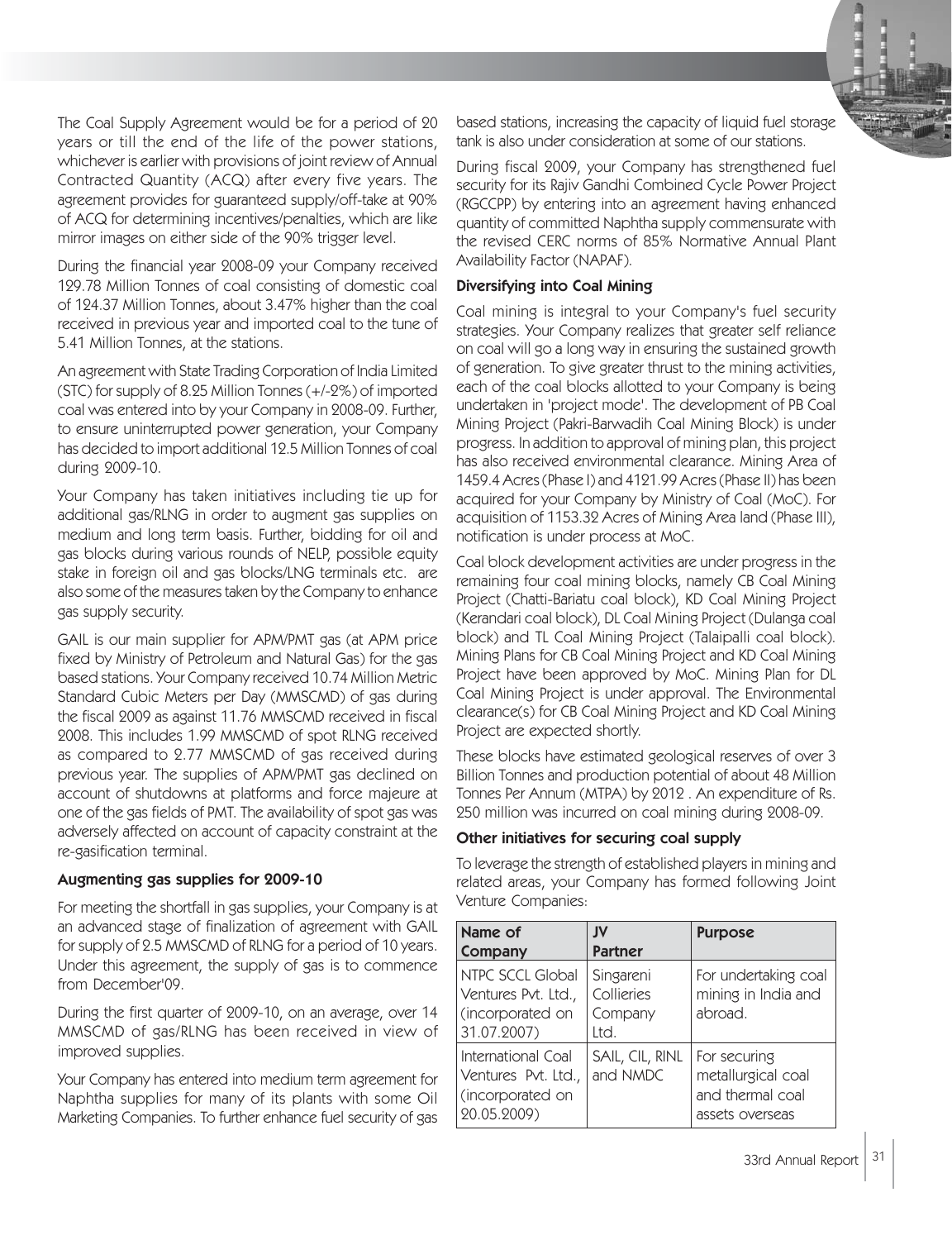ICVL is exploring various opportunities in Australia, Mozambique, Canada, Indonesia and USA, etc for acquisition of stake in coking coal and thermal coal mines.

Your Company on its own is proposing acquisitions of stake in coal mines in Indonesia and Mozambique for which due diligence is in progress.

Pursuant to the signing of Memorandum of Understanding for development of Brahmini and Chichro Patsimal coal blocks, a Joint Venture Agreement for development of these blocks is under finalization with Coal India Ltd.(CIL).

Further, a Memorandum of Understanding was entered into with Inland Waterways Authority of India (IWAI) for exploring the feasibility of transportation of imported coal covering entire gamut of economics to Farakka and Kahalgaon projects.

#### Exploration Activities

Exploration work on a petroleum block awarded under NELP V in Arunachal Pradesh is in full swing. Geological survey, geo microbiological survey, 2D seismic data processing and interpretation and 3D seismic data processing and interpretation have been completed.

#### BUSINESS EXCELLENCE : GLOBAL BENCHMARKING

As a step towards developing 'Total Quality' culture in the organization, your Company took forward Quality Circle and Professional Circle movement for its employees. These fora provide opportunities to the employees to get together, network and share knowledge and experience on issues of professional interest. There are 800 QC teams and 300 PC teams across the Company creating refreshing learning culture.

With the objective of benchmarking the performance of its units with international units, your Company became a member of North American Electric Reliability Corporation (NERC). NERC has database of more than 5000 units world wide under Generating Availability Data System (GADS). Your Company's coal units of 200 MW and 500 MW capacity were benchmarked with equivalent sized units amongst their peer group. The comparison revealed that 200 MW as well as 500 MW units performed better than the peer group units on parameters of availability, forced outage, planned outage and capacity outage.

### RENOVATION & MODERNISATION

Your Company undertakes Renovation & Modernization (R&M) under project mode with focus on feasible and cost effective technology upgrade, efficiency improvements to

bring the old vintage units near to the latest design. It gives an opportunity to leverage the technological advancement which has taken place in the power industry so as to continue economical power generation. It may also help to reduce emission of green house gases and avail Clean Development Mechanism benefits apart from life extension of the plant.

Your company is addressing the issue of ageing of its fleet. Around 36% of our coal based units have logged over 1,50,000 hours of operation. R&M requirement of these units is being taken up on priority with an objective of extending the useful life of the units by around 10-15 years and complying with statutory requirements in terms of increasingly stringent environmental norms. Mid-life R&M intervention is provided to units which have completed more than 1,00,000 hours of operation.

During the year 2008-09, your Company decided to take up investment amounting to Rs.6,086 million in respect of following R&M schemes:

| <b>Station</b>                                                             | <b>Estimated Cost</b> |
|----------------------------------------------------------------------------|-----------------------|
|                                                                            | (Rs Million)          |
| Rihand Super Thermal Power Station<br>(2X500 MW) - Phase-I extension works | 545                   |
| Korba Super Thermal Power Station                                          |                       |
| (3X500 MW) - Phase-II extension works                                      | 673                   |
| Auraiya Gas Power Station (652 MW)                                         | 4865                  |

### INTEGRITY PACT

Your Company is striving to bring more transparency to its business processes and as a step in this direction has signed a Memorandum of Understanding with Transparency International India in December, 2008. It has been decided that in the first stage, the Integrity Pact is to be implemented for tenders having estimated value ≥ Rs.100 million. For tenders having estimated value  $\geq$  Rs. 1000 million, Independent External Monitors (IEMs) will be appointed. The relevant bidding documents will henceforth contain the necessary provisions for implementation of Integrity Pact.

#### HUMAN RESOURCE MANAGEMENT

Your Company takes pride in its highly motivated and comptent human resource that has contributed its best to bring the Company to its present stature. The productivity of employees is reflected in the consistent improvement of Man-MW ratio over the years. The over-all Man-MW ratio on 31.3.2009 excluding JV/subsidiary capacity is 0.85 and has improved by 20% over last 7 years. Generation per employee has increased to 8.75 MUs i.e. by 40% over the same period.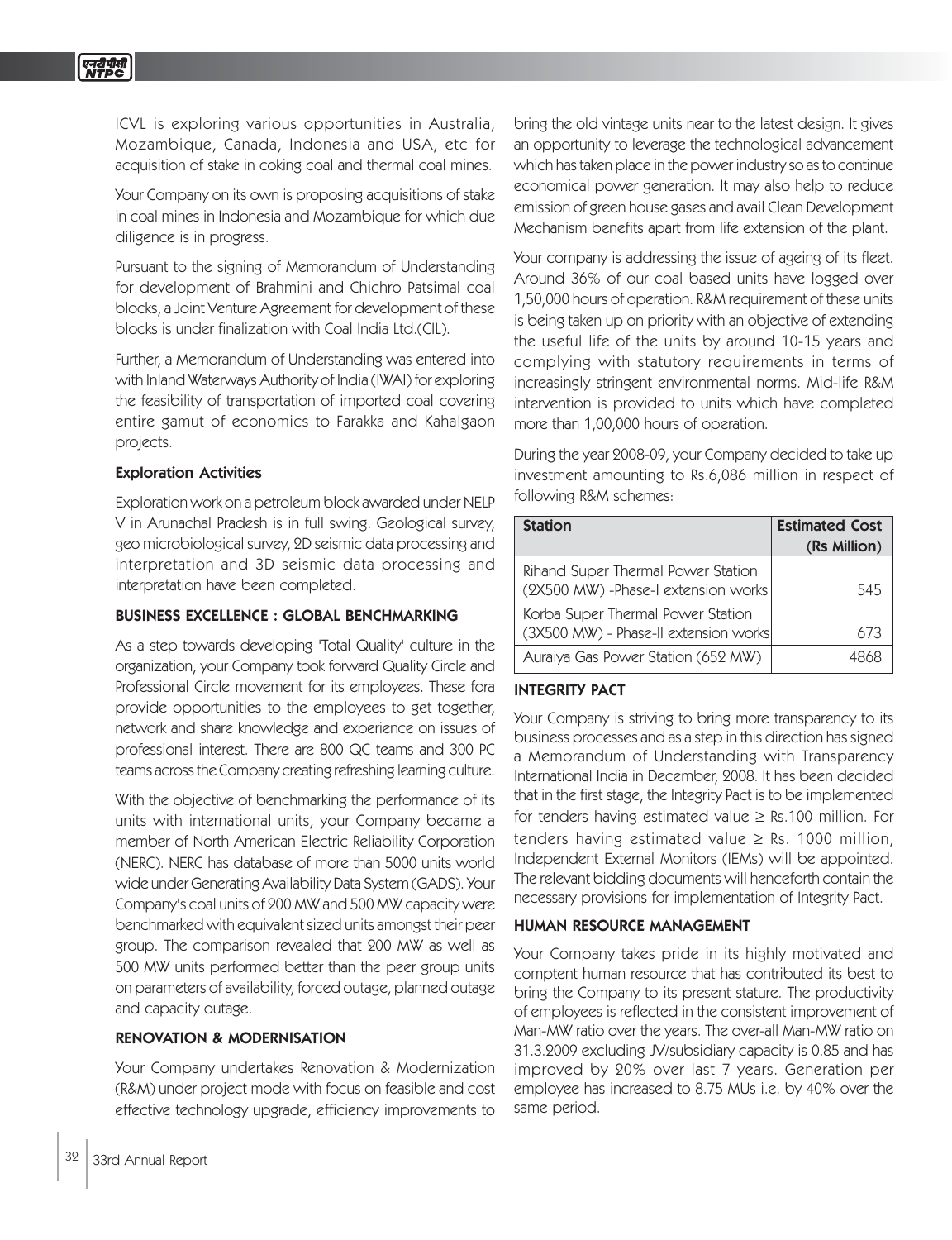

The total employee strength of the company stands at 24,713 as on 31.3.2009 against 24,547 as on 31.3.2008.

|                                          | Fiscal 2009 | <b>Fiscal 2008</b> |
|------------------------------------------|-------------|--------------------|
| <b>NTPC</b>                              |             |                    |
| Number of employees                      | 23,639      | 93674              |
| <b>Subsidiaries &amp; Joint Ventures</b> |             |                    |
| Employees of NTPC in                     |             |                    |
| Subsidiaries & Joint Ventures            | 1,074       | 873                |
| Total employees                          | 24,713      | 24,547             |

The attrition rate of the executives during the year was 1.88% as compared to 3.1% in the previous year.

### Employee Relations and Safety

During the year, employee relations scenario in your Company continued to be cordial marked by industrial harmony and mutual trust. Continuous interactions take place amongst the management and apex forums of workmen called National Bipartite Committee and with executives forum named NTPC Executive Federation of India . Your Company has effective multi-tier bipartite forums covering areas relating to plants and townships.

Safe methods are practised in all areas of Operations & Maintenance and Construction & Erection activities for the protection of workers against injury and diseases. Occupational safety at workplace is given utmost importance.

## Training and Development

Your Company, as part of its endeavour of being a learning organization, has a policy of continuously investing in training and development of not only its own employees but also of all professionals of the power sector. The Company imparts training at its sites as well as at the corporate level in diverse areas including managerial topics, power station operation and maintenance and project construction, erection and commissioning and information technology.

In pursuit of developing manpower in power sector, your Company established a dedicated training institute - Power Management Institute (PMI) at Noida in 1994. Since then PMI has grown into an impressive centre of learning. In the year 2008-09, PMI conducted a total of 310 programmes which were attended by a total of 8513 participants. It also organized a workshop on "Corporate Governance" at Geneva for CEOs and CMDs of many companies from India and abroad. Focused plans are under implementation for installing internet-based on-line training modules and handson training through simulator remote terminals for supercritical technology.

## INCLUSIVE GROWTH

Your Company is committed to inclusive growth through its Corporate Social Responsibility initiatives.

With a view to improve the employability of the village youth and also to improve availability of skilled manpower around projects, your Company is providing sponsorship to candidates from these villages for ITI training in the trades of welder, fitter, instrument mechanic, electrician etc. Close to 700 village youth have been sponsored during the year 2008- 09. Support has been extended for assistance in self reliance for 500 tribal girls/ women in tribal area of Jhamar Kotra in Udaipur Dist. of Rajasthan.

Your Company is adopting 16 ITIs located in the vicinity of its projects under Public Private Partnership/Bilateral Agreement Schemes. Apart from this, your Company will also set up 6 new ITIs. Your Company is also setting up a power training institute at Solapur. To contribute in the field of higher technical education in the country, your Company is also setting up International Institute of Information Technology (IIIT) in Chhattisgarh.

As a measure to contribute towards conservation of selected national monuments, your Company in association with Archaeological Survey of India (ASI), has identified 3 sites for financial support. Your Company was also closely associated in formation of IS:16001:2007 on "Organisational Accountability at the Workplace- Requirements" prepared by Bureau of Indian Standards (BIS). Your Company was also involved in preparation of draft on "ISO 26000 guidance on Social Responsibility and the implications for developing countries" by BIS.

Committed to its social responsibilities, your Company became a member of Global Compact, a voluntary initiative of the UN for CSR. Your Company confirms its involvement in various CSR activities in line with the 10 Global Compact principles and shares its experience with the representatives of the world through "Communication on Progress". A report on progress made in this area is enclosed at Annex-IX to Directors' Report.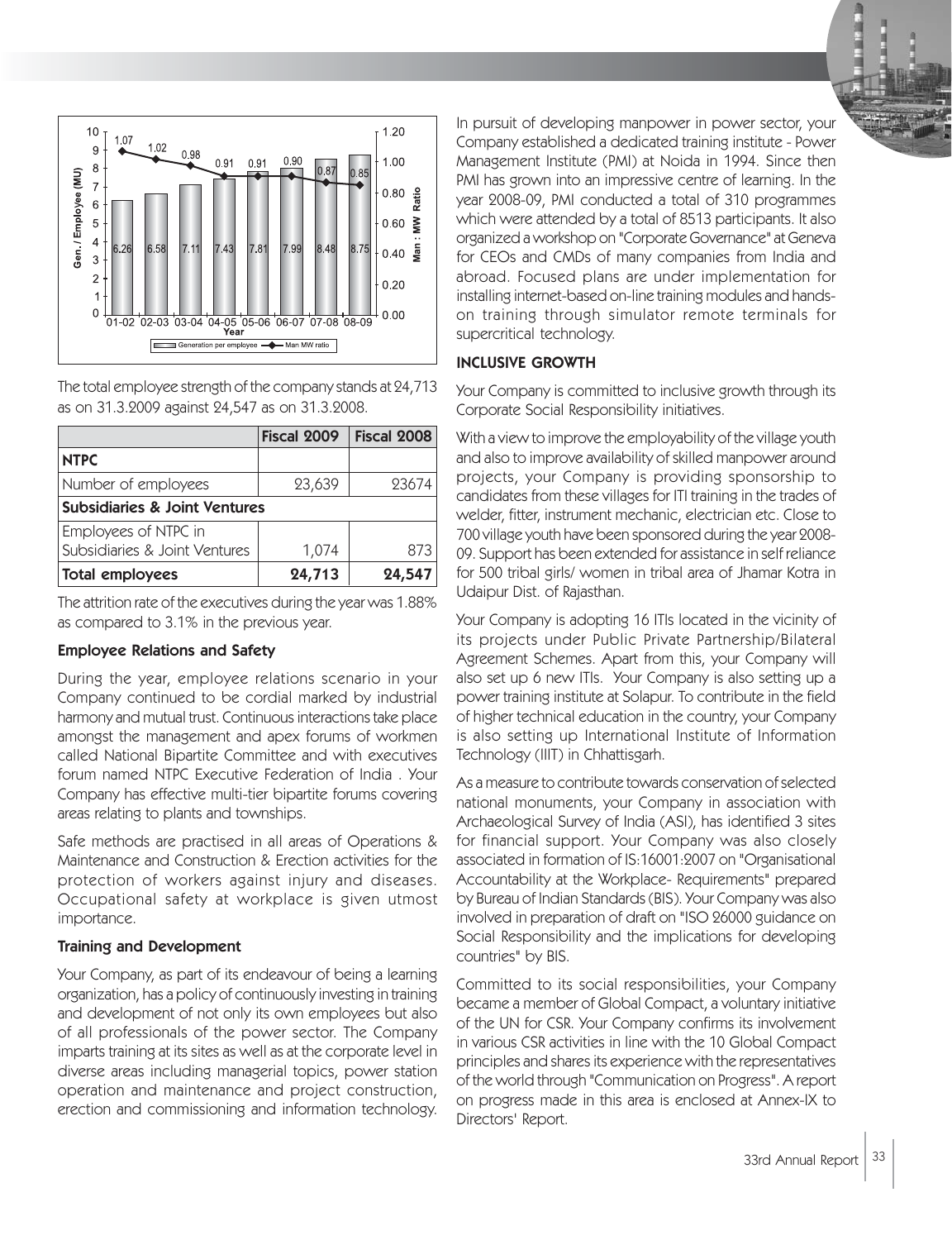#### NTPC Foundation

NTPC Foundation is engaged in serving and empowering the physically challenged and economically weaker sections of the society. The Information and Communication Technology (ICT) Centre, set up jointly by NTPC Foundation and University of Delhi enables approximately 1000 physically challenged students to learn IT Skills and help them move along with the mainstream society. The Foundation is also extending similar ICT facilities to the existing blind schools in Lucknow, Ajmer, Thiruvanathapuram and Mysore.

Tanda project has been identified by the Foundation as pilot project for operating District Disability Rehabilitation Centre (DDRC) in collaboration with National Institute for the Orthopedically Handicapped (NIOH), Ministry of Social Justice and Empowerment, Govt. of India.

#### Rehabilitation & Resettlement

Your Company is committed to help the populace displaced for execution of its projects and has been making efforts to improve the Socio-economic Status of Project Affected Persons (PAPs) and also undertaking community development activities in and around the projects. Rehabilitation Action Plans are implemented in most of the projects. During 2008-09, Socio-Economic Surveys (SES) were completed for 6 projects including 2 mining projects.

Your Company has formulated "Initial Community Development" (ICD) policy to take up community development activities in greenfield/expansion projects. As a proactive measure, the policy provides for implementation of Community Development activities prior to formulation of Rehabilitation & Resettlement plan.

### IMPLEMENTATION OF OFFICIAL LANGUAGE

Your Company has made vigorous efforts for the propagation and successful implementation of the Official Language Policy of the Government of India. Several Hindi workshops and competitions were conducted at projects, regional offices and corporate centre during the year to encourage the employees to maximize the use of Hindi in official work. Office orders, formats and circulars were issued in Hindi as well. All important advertisements and house journals were released in bilingual form- in Hindi and in English. One Hindi word is being displayed over the intranet daily. Your company's website also has a facility of operating in bilingual form- in Hindi as well as in English.

#### SUSTAINABLE ENERGY DEVELOPMENT

Your Company has adopted the following vision statement on sustainable energy development:

"Going Higher on Generation, lowering GHG intensity"

Your Company is committed for development of renewable energy in view of global warming and fast depletion of fossil fuel.

A memorandum of understanding has been signed with Swiss Agency for Development and Cooperation (SDC) to formulate a long term strategy for technology up-gradation and implementation of Renewable Energy and Distributed Generation projects.

Your Company has already commissioned 10 Decentralized Distributed Generation projects, out of which 5 projects are in Uttar Pradesh, 4 in Chattisgarh and 1 in Rajasthan.

A pilot scale Bio-methanation Plant has been set up at Faridabad in order to convert the waste into useful energy and bio-fertilizer.

#### NETRA-Thrust on development of Green Power

In order to bring synergy between Energy Technologies department and Research & Development department and integrate their efforts and resources to enable quick maturing of research projects into a deployable technology, these departments were merged to form NTPC Energy Technology Research Alliance (NETRA). NETRA is envisioned as a stateof-the-art centre for research, technology development and scientific services in the domain of electric power to enable seamless work flow right from concept to commissioning. NETRA complex is the first ECBC (Energy Conservation Building Code) compliant building in NTPC.

NETRA's laboratories are ISO 17025 accredited and provide high end scientific services to all the Company's stations as well as many outside stations resulting in improved availability and reliability of stations by providing condition assessment, failure analysis, by solving and analyzing specific problems, and helping our stations in increasing the availability and reliability of their units. It is also providing consultancy to Fujairah Combined cycle Gas and Water Plant, UAE.

NETRA has filed 12 patent applications for various activities like assessment of high voltage transformers, fly ash based utensil cleaning powder, CO2 capturing Zeolites from flue gas; etc. It focuses on developing cutting edge technologies by carrying out applied research which will manifest into cost reduction and environment protection. Collaborative research work is being carried out with other premier academic institutions and labs under 12 research projects.

NETRA is continuously taking initiatives to develop technologies for reducing forced outages, installing smart intelligent systems for online monitoring of critical components, understanding the likely damages due to corrosion and providing appropriate solutions, etc. With prime thrust on clean and economic power generation, efforts are being made to reduce cost of generation by either increasing the overhaul cycle or reducing overhaul duration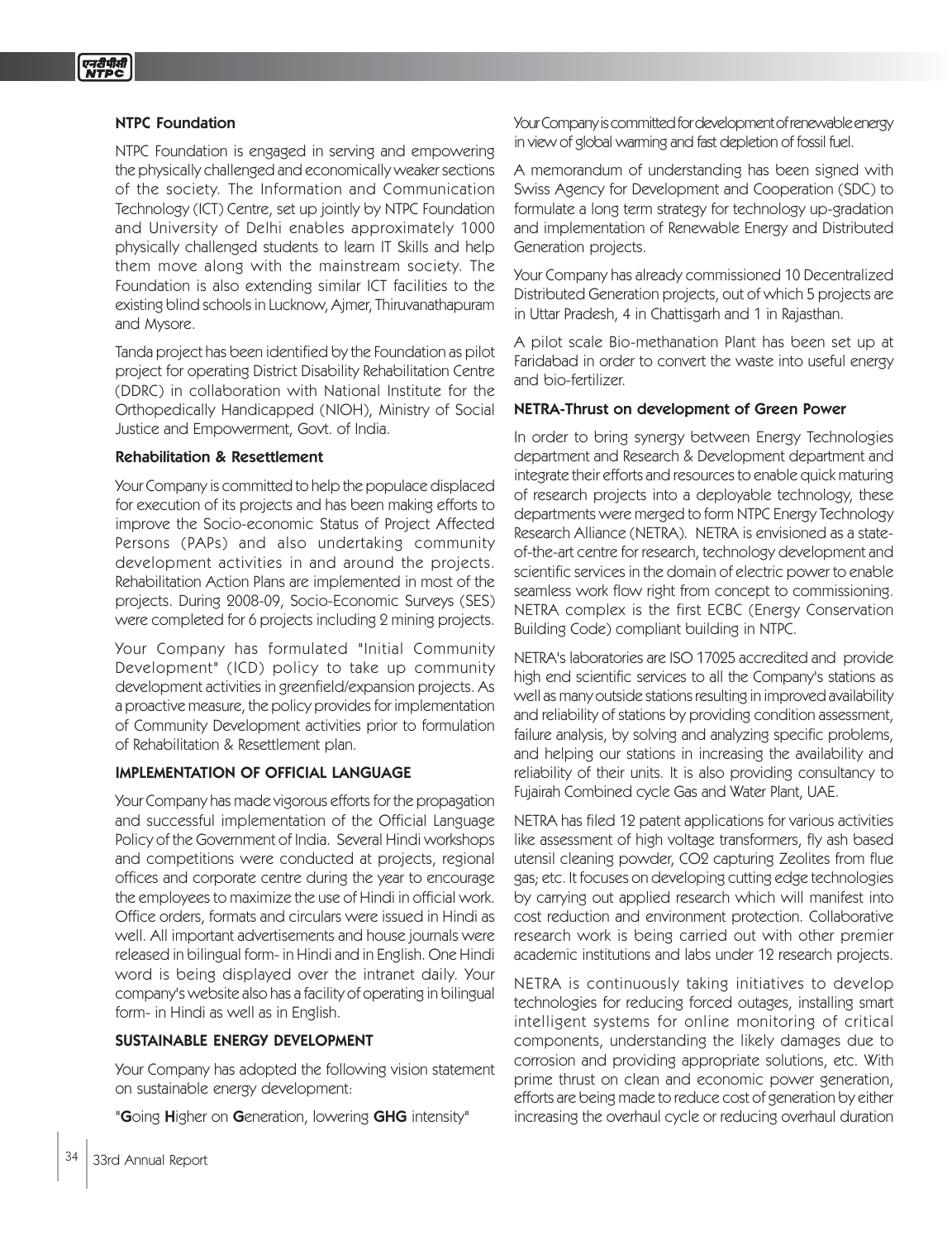

through correct and proper health assessment of critical components; developing diagnostic tools and ensuring environmental & safety compliances.

Towards green power development, NETRA has taken up projects for Solar Heating, Ventilation and Air Conditioning (HVAC), solar experimental power plant and Flue Gas Heat Recovery. It is poised to take up collaborative research for biological fixation of carbon dioxide through marine micro algae. In order to improve efficiency through low grade heat recovery, liquid ammonia binary cycle is under development through collaborative research.

#### Environment Management

Your Company has adopted advanced and high efficiency technologies such as super critical boilers for the up-coming greenfield projects. The company is also supplementing the high ash Indian coal with washed / beneficiated coal and imported low ash coal in its operating plants. Presently, good quality coal is imported forming around 5%-8% of total coal feed. This also helps in conservation of precious domestic natural resources.

All plants are provided with High efficiency Electro-static Precipitators (ESPs) with efficiency of the order of 99.9% or higher and advanced control systems to keep Suspended Particulate Matter (SPM) for outlet dust burden of below 100 mg/Nm3. Flue Gas Conditioning (FGC) system has also been provided at our old Units which are helping in reduction of SPM emissions below statutory limits as and when coal quality is deteriorating. Flue Gas De-sulphurising (FGD) technology is being taken up for the first time in the country at the coal based power plant (3X250MW) at Bongaigaon in Assam. This project is expected to be operational during XI Plan.

In the area of water management, your Company has implemented the concept of 3Rs - Reduce, Recycle & Reuse in its power stations. Provision of advanced treatment facilities in its Liquid Waste Treatment Plants (LWTP), installation of recycling systems for ash pond effluent called Ash Water Recirculation System (AWRS) and installation / operation of closed cycle condenser cooling water systems with higher Cycle of Concentration (COC) are some of the measures implemented in most of our stations. With implementation of improved cooling water treatment system, your Company has achieved operating COC of 4.5 to 5.0 against design COC of 1.65 to 2.0 at gas based combined cycle power plants at Kawas and Gandhar. This has resulted in considerable reduction in fresh water intake of the order of 20% to 30% and reduction in effluent discharge from the power plants.

Ash dykes have been engineered to ensure that all safety and environmental issues are addressed at design stage itself. Multi-lagoon ash ponds with provision of over flow lagoons and garlanding arrangement for change over of ash slurry feed points have been provided for effective settlement of ash particles. Water sprinklers have been provided in the Ash Pond areas for control of fugitive dust.

61 continuous Ambient Air Quality Monitoring System (AAQMS) are presently under final stage of commissioning at 20 stations located all over India in order to monitor key environmental parameters of stack emissions, ambient air and effluents. Online CO2 monitoring equipments are being installed at all the new projects starting from Barh STPP Stage-I.

The Company has been undertaking Afforestation, covering vast areas of land in and around its projects and till date has planted more than 18.50 million trees throughout the country which has not only contributed to the aesthetics but has also been serving as a carbon sink for our stations and nearby industries.

As a result of pursuing sound environment management systems and practices, all NTPC stations have been certified with ISO 14001 and OHSAS 18001 by reputed National and International certifying agencies.

#### Clean Development Mechanism (CDM)

Your Company has decided to set aside 1% of its distributable profit for research and development including 0.5% for research activities related to 'clean coal' and climate change initiatives.

The consolidated baseline and monitoring methodology for new grid connected fossil fuel fired power plants using less GHG intensive technology prepared by your Company for Super Critical Technology has been approved by "United Nations Frame Work Convention on Climate Change (UNFCCC)" under 'Approved Consolidated Methodology 13'. This is a path breaking development for entire power sector.

Host country approval has already been accorded by National CDM Authority for three projects viz. North Karanpura STPP, Tapovan Vishnugad HEPP and Loharinag Pala HEPP. Super critical units at Barh STPP Stage-II and many other projects are in the pipeline for host country approval. These endeavors shall help in getting/earning "Certified Emission Reduction" and will facilitate development of advanced energy efficient technologies.

Your Company is amongst the cleanest fossil fuel based power generators in the world with its CO2 intensity of power generation comparable with the best.

### Ash Utilisation

During the year 2008-09, about 24.4 million tonne of ash has been utilized for various productive purposes which is 56.7% of the total ash generation against MoU target of 55%. Over the last 7 years, Ash utilization as a percentage of total ash generation has increased by more than 5 times.

Important areas of ash utilization are- manufacturing cement, concrete, ash based products, asbestos sheets, construction of road embankment, ash dyke raising, mine filling and land development. Issue of fly ash to cement and concrete industry this year has been 10 Million Tonnes, about 15% more than last year's issue.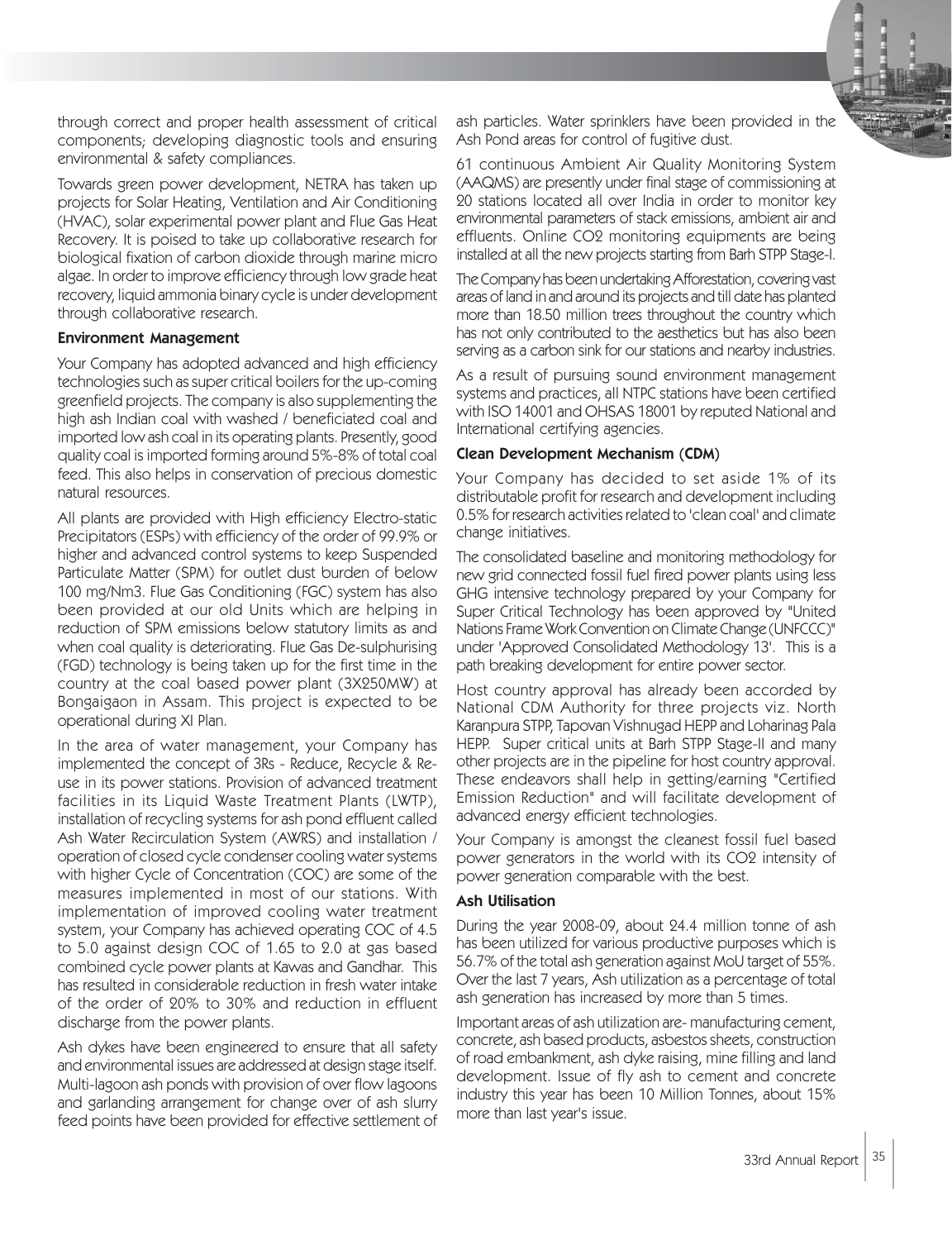

Your Company has pilot ash brick manufacturing plants at all NTPC coal based stations. The bricks have been utilized for construction activities including green field projects and townships within NTPC. Farmers are being made aware of the use of ash in fields.

About 1.14 Million Tonnes of ash from Talcher-Thermal has been successfully used for reclamation of abandoned coal mine of South Balanda of MCL in Orissa. So far 3.64 Million Tonnes of ash has been used in this mine. MoC is associated for pilot project of random filling of ash with overburden of an operating mine.

Your Company has signed an MoU with Research Designs & Standards Organization (RDSO), Lucknow to explore use of ash in Railway embankments.

## CenPEEP- Thrust on efficiency

Center for Power Efficiency and Environmental Protection (CenPEEP), set up with technical assistance of USAID/USDOE is a symbol of your Company's commitment towards green house gas (GHG) reduction and an example of successful international cooperation. Various state-of-the-art technologies and practices for improvement in efficiency and maintenance have been demonstrated in local conditions and disseminated to power stations through hands-on-training, guidelines and workshops.

Efficiency Management System (EMS) has been implemented at all stations to focus on periodic performance evaluation, analysis and development of action plans for performance restoration. 'Low cost high benefit' technologies, systems and tools have been introduced such as thermodynamic model studies, high accuracy instruments alongwith portable DAS condenser tube cleaning systems, helium leak detection, infrared and acoustics based diagnostic tools etc.

CenPEEP's capabilities and efforts have been recognized by public and private organisations. Government of India identified CenPEEP to support demonstration of best practices in some of the state generating companies under Asia Pacific Partnership (APP) on clean development and climate. During these demonstrations, substantial potential

for CO $_{\tiny 2}$  reduction was identified. For its efforts on GHG reduction in power sector, Council of Power Utilities has conferred 'India Power Award 2008' upon CenPEEP-NTPC.

International cooperation for climate change has been expanded with signing of an agreement between Ministry of Power, NTPC Ltd. and Japan International Agency for Cooperation (JICA) to undertake a 'Study on enhancing Efficiency of Operating Thermal Power Plants in NTPC-India'. The study will identify areas for efficiency enhancement in selected coal-fired power plants of your Company with support from JICA study team comprising experts from a consortium of three Japanese utilities namely Electric Power Development Co, Kyushu Electric Power Co. and The Chugoku Electric Power Co.

## MANAGEMENT OF CHANGE

Your Company has taken several initiatives to improve business processes, promote innovation and leverage information & communication technology for over-all productivity enhancement.

### Implementation of ERP

Your Company believes in keeping pace with latest technology and acquiring the latest know-how, in line with its growth and diversification plans. Enterprise Resource Planning (ERP) has been implemented at all NTPC projects as well as at its subsidiaries. Besides the implementation of Employee Self Service (ESS) functionality, Core Business processes such as Finance, HR, Material, e-procurement, Knowledge Management (KM), Business Intelligence (BI), Document Management, and Workflow etc. have also been implemented.

A state-of-the-art Data Centre with centralized ERP Servers has been set up at NOIDA for the entire Company. The Disaster Recovery site is planned to be setup at Hyderabad. Dedicated Multi Protocol Label Switching-Virtual Private Network (MPLS/VPN) for ERP from BSNL has been made operational to cover 48 locations.

### Promoting Innovation for productivity enhancement

IPON (Idea Portal of NTPC), a web based platform has been created for receiving the suggestions from employees for improving performance, productivity and growth of the organization

### Using Information and Communication technology for productivity enhancement

Your Company has already implemented videoconferencing at all its plant locations and at number of its subsidiaries, which is being used extensively for Management Committee meetings and Projects Monitoring on regular basis. A web based monitoring system has been implemented at NCTPP, Dadri on a pilot basis. For NCTPP Stage-II which is under construction, this system has integrated the major suppliers and monitors more than